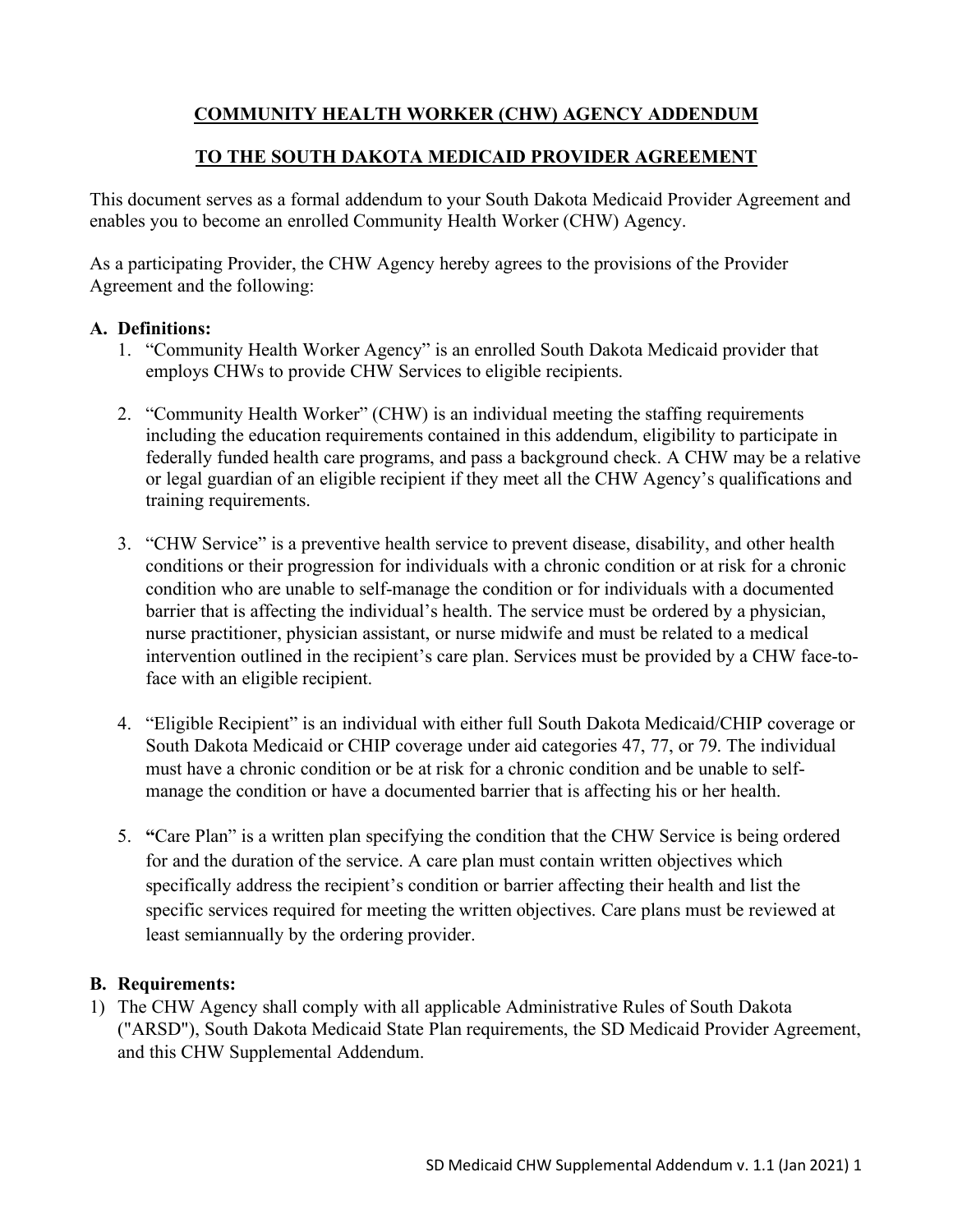- 2) The CHW Agency agrees that CHW Services are reimbursed at the lesser of the agency's usual and customary charge or the established Medicaid fee and are deemed payment in full. South Dakota Medicaid rates are posted online at [http://dss.sd.gov/medicaid/providers/feeschedules/.](http://dss.sd.gov/medicaid/providers/feeschedules/)
- 3) The CHW Agency is required to maintain documentation and verification demonstrating compliance with all provisions in this Supplement. Verification and documentation must be readily available upon request.
- 4) The CHW Agency meet the requirements as well as have a Policy and Procedure Manual outlining the minimum written policies on the following topics:
	- a) Abuse and Neglect Reporting
		- i) The policy must conform to any applicable mandatory reporting laws.
		- ii) The CHW Agency and their employees are required to immediately report any suspected abuse or neglect of an eligible recipient to law enforcement.
	- b) Staffing
		- i) The CHW Agency process will include the process utilized to hire individuals qualified to act as a CHW following certification that the individual has completed the Indian Health Service Community Health Representative basic training, a CHW program approved by the South Dakota Board of Technical Education or the South Dakota Board of Regents, or a CHW training program approved by the State.
		- ii) The CHW Agency will check the Office of the Inspector General (OIG)'s List of Excluded Individuals and Entities (LEIE) at<https://exclusions.oig.hhs.gov/> and the System for Award Management (SAM) at<https://www.sam.gov/SAM/> prior to hire and routinely for current employees to ensure the individual has not been excluded from being eligible to receive federal funds. Excluded individuals are not eligible to be a CHW Worker.
		- iii) The CHW Agency must conduct a fingerprint-based criminal background check or other State approved background check to screen for abuse, neglect, and exploitation for all employees hired to work in homes of eligible recipients prior to entering an eligible recipient's home.
		- iv) The CHW Agency will not hire an individual meeting any of the following criteria unless a request is made to DSS to have the findings reviewed further to determine if an exception should be allowed:
			- (1) A crime of violence as defined by SDCL 22-1-2 or a similar statute from another state;
			- (2) A sex crime pursuant to SDCL chapters 22-22 or 22-24A or SDCL 22-22A-3 or similar statutes from another state;
			- (3) Within the preceding five years, a conviction for any other felony;
			- (4) Misdemeanor convictions related to fraud, theft, embezzlement, breach of fiduciary responsibility, or other financial misconduct;
			- (5) Any convictions, including any form of suspended sentence, for perjury or fraud related charges;
			- (6) Conviction related to obstruction of a criminal investigation.
		- v) The CHW Agency is responsible for the oversight of staff including CHW who are relatives/legal guardians of the eligible recipient in the completion of their assigned tasks.
	- c) Staff Training
		- i) The staff training policy which includes identification of the processes and timelines for new staff orientation and annual staff training.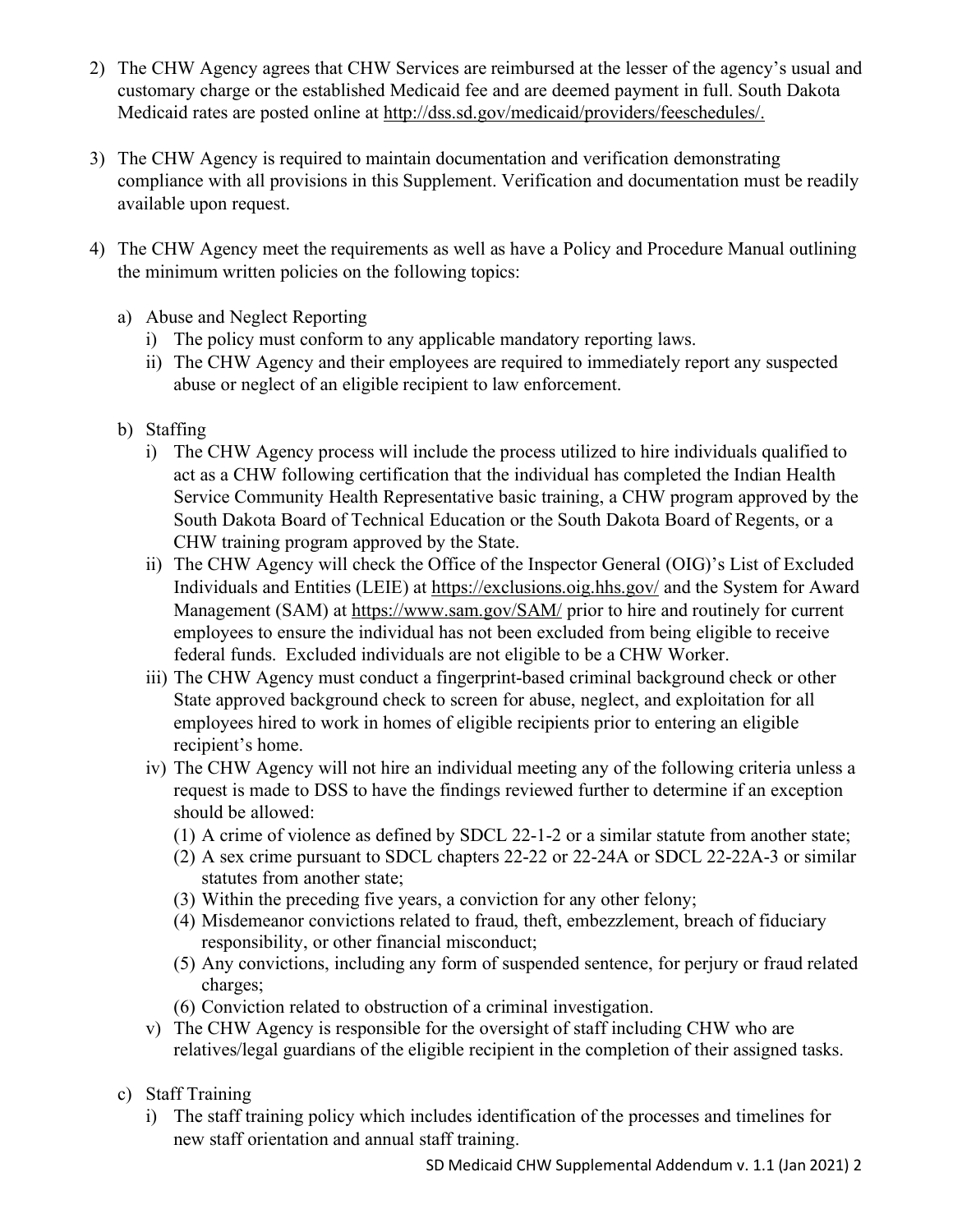- ii) The CHW Agency must provide a new Employee Orientation to each new employee before the employee enters an eligible recipient's home unsupervised.
- iii) Each CHW must receive a minimum of 6 hours of training annually.
- iv) The CHW Agency must maintain a training record for each CHW will include the date, length, and topic of each training completed.
- v) The CHW Agency must provide training on mandatory reporting laws to staff on at least an annual basis.
- vi) The CHW Agency training must provide CHW and other staff training on the eligible recipient rights and responsibility policy on an annual basis.
- vii)The CHW Agency must educate employees on the scope of services policy annually.
- d) Intake/Admission
	- i) The intake/admission process must include the provider's process for reviewing and accepting referrals from ordering providers as well as the process to ensure CHW Services will begin in a timely manner.
	- ii) The CHW Agency is expected to consider all referrals but may turn down a referral due to safety concerns, unavailability of staff, or inability to serve the eligible recipient's need.
- e) Discharge
	- i) When the CHW Agency determines services to an eligible recipient must be discontinued by their agency the CHW Agency must provide 30 days advance written notice prior to the discharge date, unless the eligible recipient's home constitutes an unsafe environment for provider staff and/or the eligible recipient.
	- ii) The policy will include the discharge reasons.
	- iii) Any discharge reason must specify the reason for discharge
- f) Eligible Recipient Confidentiality
	- i) The confidentiality policy must include specifics on maintenance of recipient records, transmission of personal recipient information and confidentiality practices by staff.
- g) Recipient Rights and Responsibilities
- h) Documentation
	- i) The documentation policy must outline how CHWs document each interaction with an eligible recipient.
	- ii) Documentation must be kept for each eligible recipient.
	- iii) Documentation can be kept in written or electronic form and must be easily accessible upon request.
	- iv) Documentation must include, at a minimum, the type of service performed including whether it was an individual or group service; a summary of services provided including the objectives in the care plan the service is related to; the eligible recipient receiving the service; the number of group members if a group service was provided; the date of the service; the location of service delivery; the time the service begins and ends; the name of the individual providing the service; and the signature of the individual providing the service.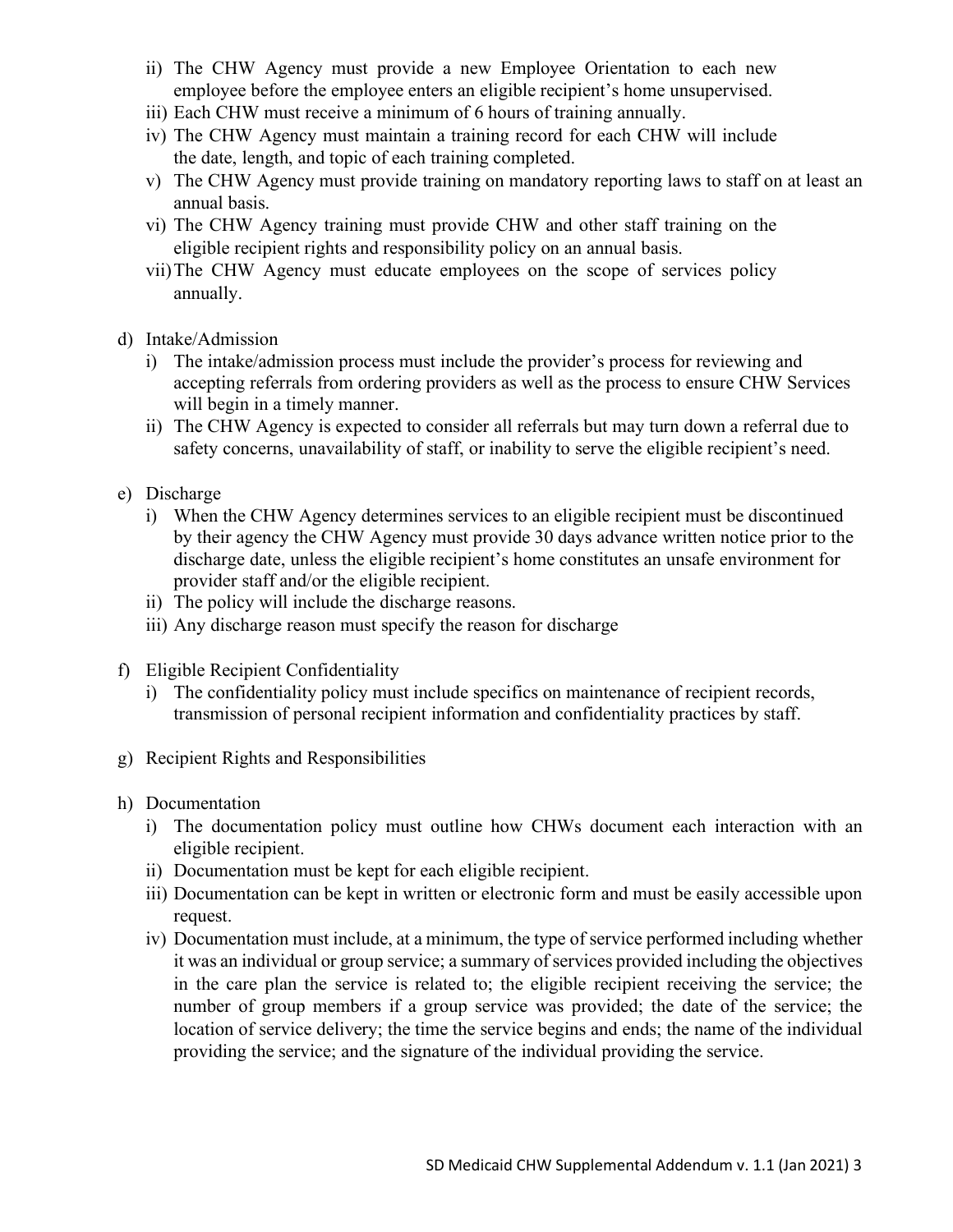- i) Incident Reporting
	- i) The CHW Agency must immediately notify South Dakota Medicaid of any eligible recipientrelated concerns, incidents and occurrences, including possible exploitation, that are not consistent with routine care.
	- ii) CHW agencies must submit an incident report to South Dakota Medicaid documenting the circumstances of any incident that involves serious injury, missing person, restraint, seclusion, or death.
- j) Emergency Response
	- i) "Emergency" is a situation that is sudden, generally unexpected, and demands immediate attention.
	- ii) When a CHW is in an eligible recipient's home and an emergency occurs, the CHW must call 911 immediately.
- k) Health and Safety including Universal Precautions
	- i) The policy must include detail on the use of universal precautions.
- l) Quality Assurance
	- i) The written quality assurance and improvement plan must detail all activities conducted by the CHW Agency to ensure quality service provision.
	- ii) The CHW Agency must also specify how the CHW Agency will discover, fix, and report problems.
- m) Eligible Recipient Grievances
	- i) The eligible recipient grievance policy must include how the eligible recipient is notified of the grievance policy, where grievances are reported and the process for addressing and resolving eligible recipient grievances and feedback.
- n) Gifting Policy
	- i) The gifting policy must detail the CHW Agency's expectations and prohibitions for staff accepting gifts from eligible recipients.
	- ii) Per ARSD 67:16:01:07 payment by South Dakota Medicaid is considered payment in full for CHW Services. No additional charges may be made to the eligible recipient, family, or friends for covered services.
- o) Scope of Services
	- i) The CHW Agency must have a written policy regarding the scope of services a CHW may provide.
	- ii) The policy must prohibit CHW from providing services that require a license.
	- iii) CHW and CHW agencies are not allowed to charge eligible recipients for noncovered services.